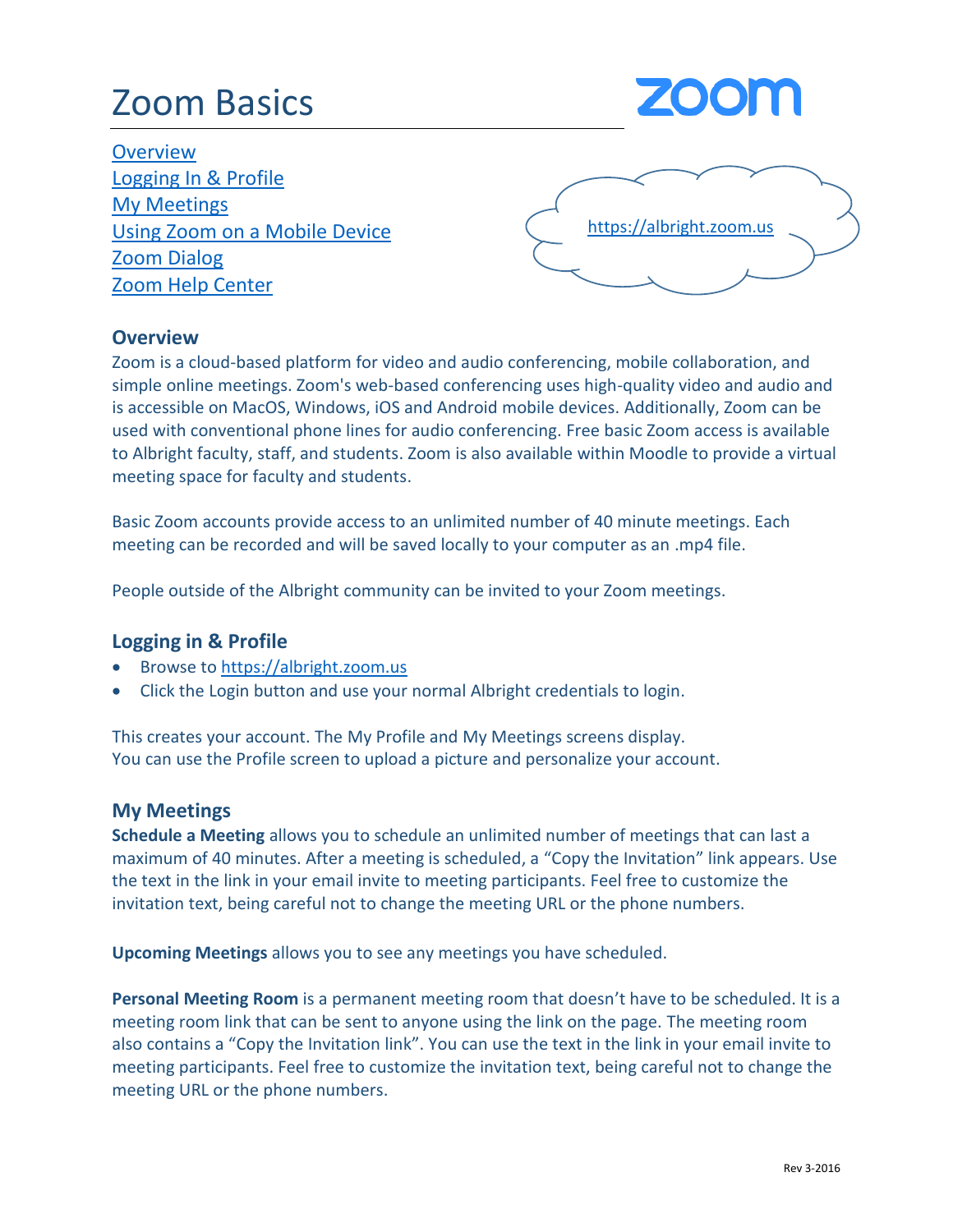**Previous Meetings** will list any meetings you previously scheduled. Feel free to delete old meetings and reduce clutter.

**My Recordings** would show any meetings that are recorded and stored in the cloud. All meetings have the capability of being recorded but at Albright these will be recorded locally on your computer, not in the cloud. My Recordings will not show any of your recordings. You will have to locate any recorded meetings on your computer.

### **Using Zoom on a Mobile Device**

The Zoom app can be downloaded on iOS or Android devices.